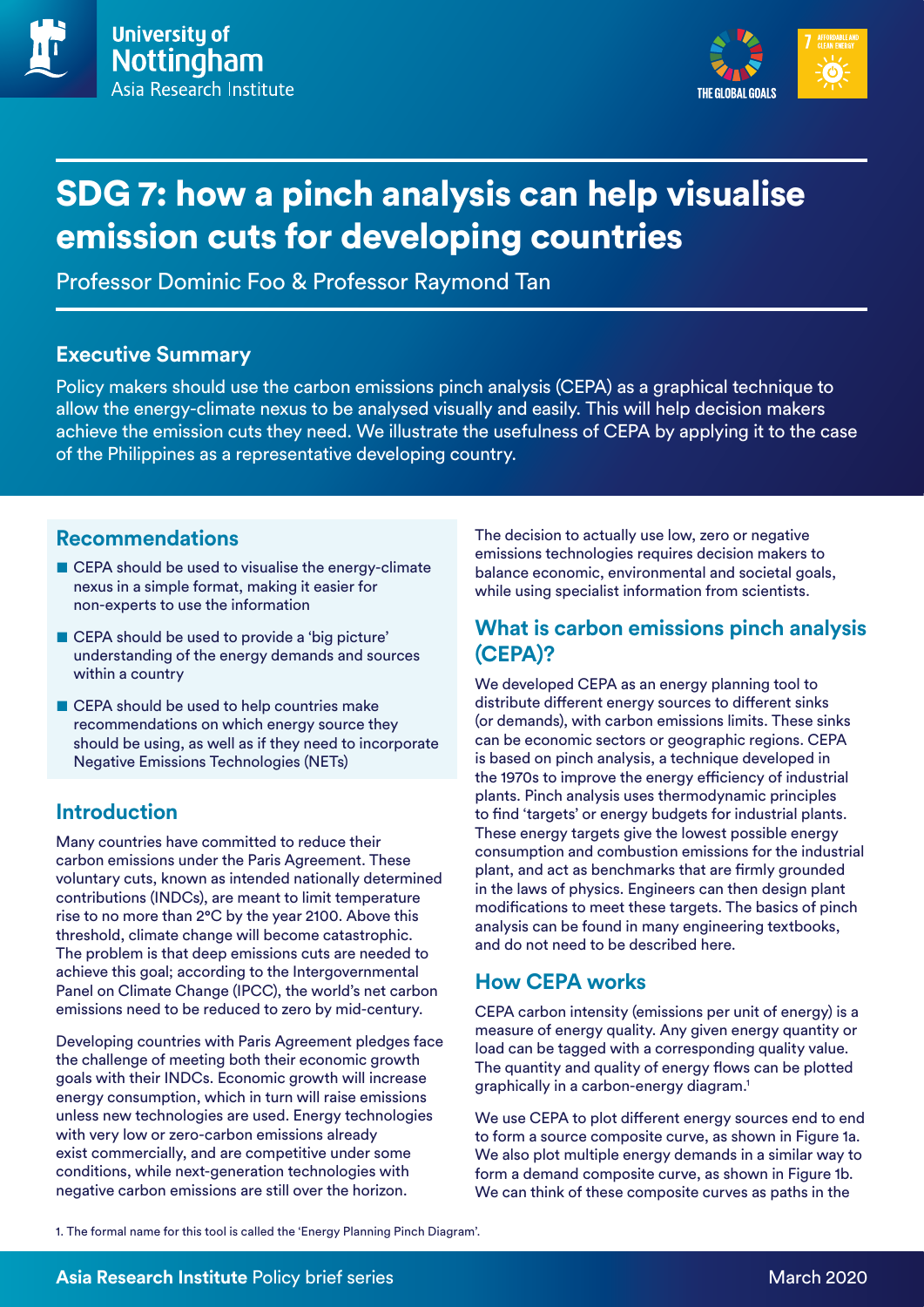

carbon-energy diagram. Then, we put the two composite curves in the same graph, as shown in Figure 1c. Carbon constraints in the system are met if the source composite curve is entirely below and to the right of the demand composite curve. If this condition is violated, we shift the source composite curve horizontally to the right. The smallest possible horizontal shift that meets this condition is the target, which gives the minimum amount

of zero-carbon energy source that the system needs for all carbon constraints to be met. Here, the term 'zerocarbon' can refer to energy sources such as renewables, whose actual carbon intensities are minuscule compared to fossil fuels. We can also see that in this scenario, the two composite curves touch each other at a junction. This junction is known as the 'pinch point'.

#### **Figure 1. Plotting of (a) source composite curve, (b) demand composite curve, (c) carbon-energy diagram**



## **Results and conclusions**

CEPA can be used as a high-level planning and visualisation tool for decision makers. Detailed problem analysis can follow using other tools such as computer models and programs.

We take the case of the Philippines as a representative example of a developing country facing carbonconstrained growth challenges. The Philippines has enjoyed a decade of sustained economic development with GDP growing 6% per year which has resulted in increased energy demands. One worrying trend is the increasing average carbon intensity of electricity due to the reliance on coal-fired power plants for cheap electricity. In 2017, 94.3 TWh of electricity was produced along with 60.1 Mt of CO2 emissions (equivalent to 51% of the Philippines total use of fossil fuels). The entry of electric vehicles into the market put additional pressure on energy planners to meet this demand for cheap electricity. However, it is also important to meet the country's commitment to the Paris Agreement, which is to cut carbon emissions by 70% by the year 2030.

Analysts and policy makers grappling with these issues can use CEPA to explore options. In Figure 2, we can see the CEPA plot for 2017. The source composite curve represents the combined output of all the power plants in the country, and the demand composite curve gives the total demand for electricity for all end uses. Figure 2 also shows the projected business-as-usual growth of

the power sector in 2030. The carbon emissions grow by the same factor as total electricity output, but the carbon emissions intensity remains fixed. Based on the INDC, to cut emissions by 70%, the demand composite curve will have a shallower slope, as shown here. We can now see that the two composite curves cross each other, indicating a violation of the carbon constraints.

One solution is to shift the source composite curve to the right, as shown in Figure 3. Here, we can see that the length of the horizontal segment of the source composite curve (the combined annual output from all zero-carbon power plants) is now 117.5 TWh, compared to 41.8 TWh in the business-as-usual scenario in Figure 2. This additional renewable energy also displaces an equivalent capacity of coal-fired power plant, as shown by the part of the source composite curve that extends to the right beyond the demand composite curve. We can estimate which of the country's coal-fired power plants need to be shut down for good, leaving just 8.5 TWh (= 169.7 – 161.2 TWh) of annual capacity in place.

In practice, high-level energy planning decisions may need modification based on various social, economic, or political factors. CEPA can still be used to consider possible options in such cases. For example, if it becomes necessary to retain 14 TWh of annual generation capacity from coal-fired power plants, the only way to meet the carbon emissions cap is to add negative emissions technologies (NETs). NETs are a different technique for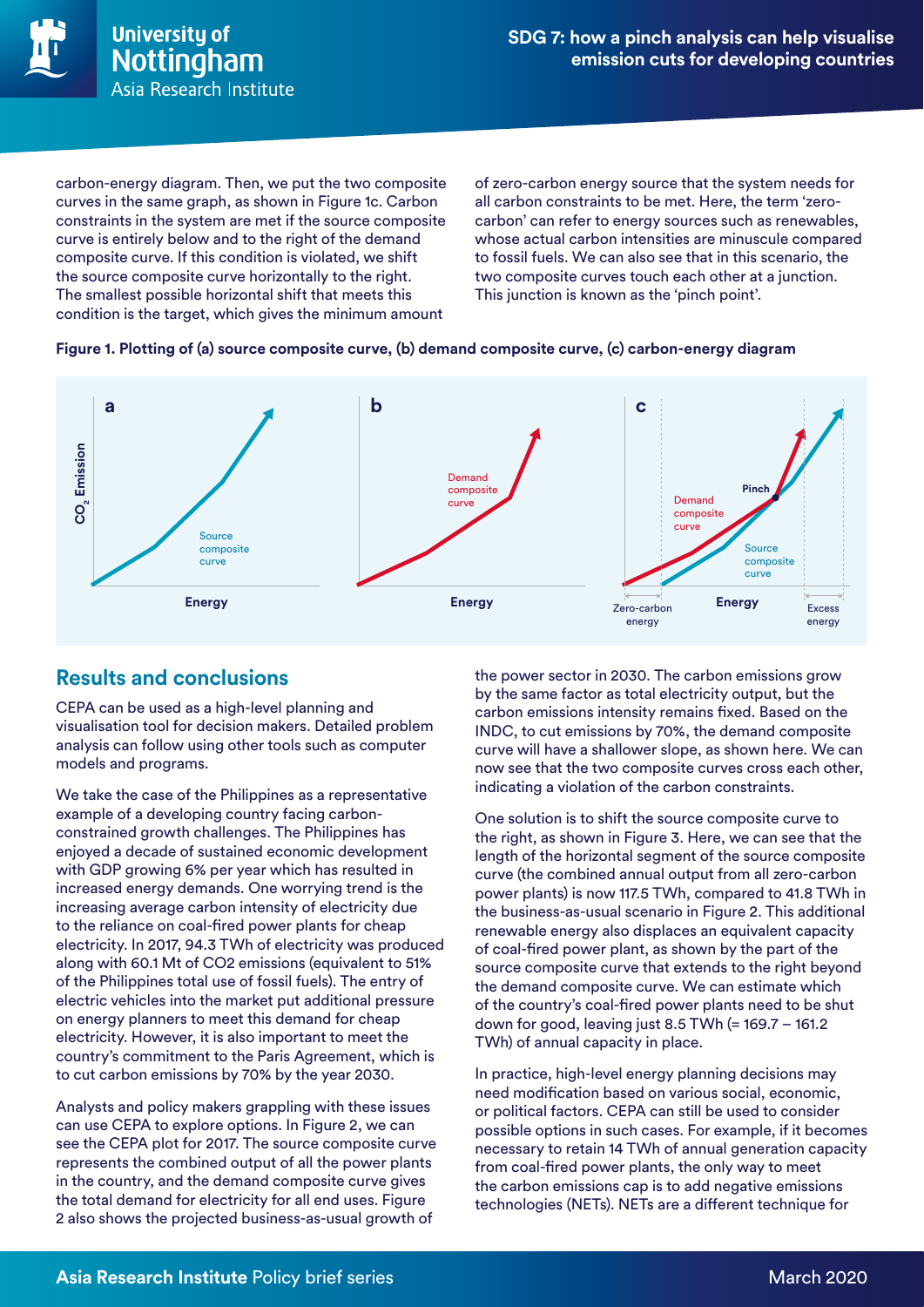

removing carbon from the atmosphere. For example, the use of biomass to co-produce electricity and biochar can be NETs, if the biochar is applied to farmland like compost. This process sequesters carbon (which was originally absorbed by plants from the atmosphere via photosynthesis) into the ground in stable, solid form. Biochar's use in developing countries is limited in scale only by biomass supply and available land area. We suggest that biochar is used as a NET in the Philippines to meet the carbon emissions limit as shown in Figure 4. The last, downward-sloping segment of the source composite curve represents the production of electricity with negative carbon emissions. The combined output from all zero-carbon (renewable) power plants is reduced to 92 TWh.

### **Summary**

To achieve a 70% reduction of GHG emissions from electricity generation, the Philippines government should reverse the trend of increased use of coal-fired power plants, and favour renewable energy sources (e.g. solar, wind, hydroelectric, biomass, geothermal, tidal and wave energy). If these measures prove insufficient, NETs will need to be used to further offset carbon emissions. Similar measures will be needed in many developing countries trying to balance economic growth with emissions cuts; CEPA can be used to help officials in energy ministries make better decisions.

**Figure 2. Planning for year 2030, based on constant energy intensity per unit GDP (with continued 6% annual growth rate; dotted lines show composite curves for year 2017)**



**Figure 3. Carbon-energy diagram for year 2030, with 117.5 TWh from zero-carbon power plants, leaving just 8.5 TWh from coal-fired power plants**